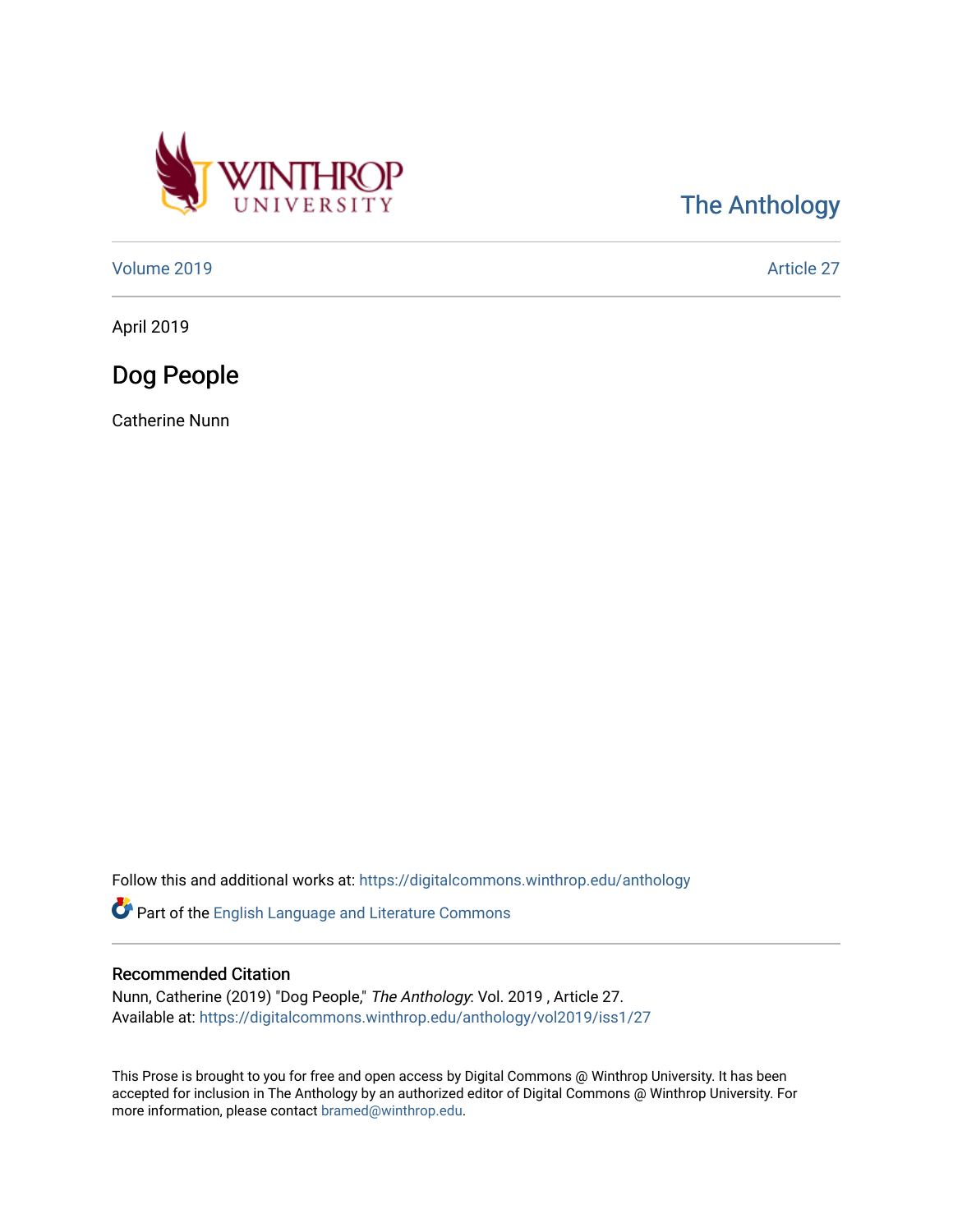A stranger holds his thumb down on the needle's plunger and pushes slow like it hurts, or like it's taking all his strength shoving out life and filling death in—as he euthanizes the white and sable Shih Tzu on the blanket.

 You cry. The nurse cries. Bailey cries. The vet watches, intent, then un-loops the stethoscope from around his neck and presses it to Muppet's side a couple times before giving a single nod.

 You heard from somewhere that suicide rates among veterinarians are high, unusually high. Maybe you'd wanted to be one. What do you want to be when you grow up? A vet. What kid wouldn't? Someone who would get to play with kitties and puppies as their job, who could think about all their adorable patients during the morning commute.

 The drive to the vet's office was thirty minutes on a Friday. Muppet sat in the front seat in Bailey's lap, panting and antsy, turning his head all the way around to look when you spoke because of his blind eye. She wanted you to be there, so you drove and parked, carried the blanket.

 You haven't become a vet and don't plan to. Her vet—some old, balding yet soft-bodied looking man, seems to have beaten the statistics. You drove her to the office, and he drives his thumb down and pushes out all the life that only ten minutes ago existed to eat cookies and sniff, to come when called, a recall of bouncing crooked legs and tail.

**Dog People** Catherine Nunn

People

50 Č

Catherine Nunn

 Those sorts of things must be trained. Hours on end, just you and dog. It's no wonder we grow to resemble each other. That dogs—like humans at the ends of their lives, can fade or disappear, little dog-shaped gaps in routines or visits you try not to see coming.

 Almost like—at work, in the middle of your shift, your sister's boyfriend calling because your fifteen-year-old golden retriever isn't doing so good. You know. You saw. You'd been making plans, but summer is busy and you're working, like it's any excuse. He calls.

 She's given up. Life is hard, her body aches, you aren't there to scratch at the spot of velvet behind her ears until she trembles, unable to contain herself. So much joy. You tell him to take her in because if your sister's boyfriend can see that she's ready then she must be.

 After few ice cream scoops are handed out at the drive-thru window, he calls again. You get your vet on the phone since she's your dog, and there needs to be a discussion. She has sores from

Art Editor's Choice **<sup>38</sup>**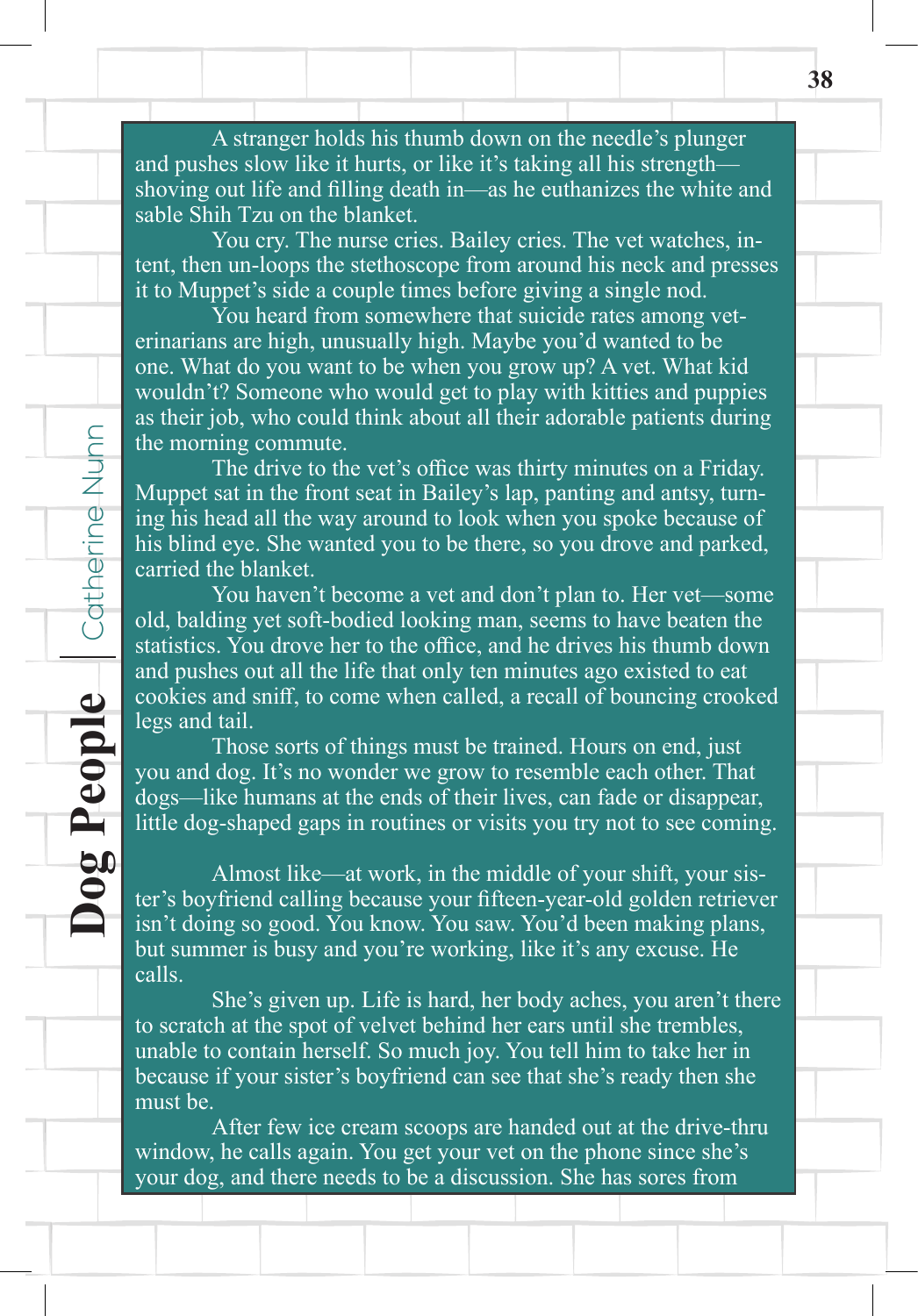**<sup>39</sup>**laying in one spot and refusing to get up. She has no reason to get up, because you're not there. Treat the sores or her pain, she might be fine, but there's no medicine to fix her life or yours.

 Go ahead, you tell the vet. The dog is fifteen. She must be ready.

 You picture the little room at the vet's office you told your sister's boyfriend to take her. It's real tiny in there. Not a whole lot of décor, just business, counters and examining tables, old timey photographs of children with fuzzy dogs. The vet stands over your golden girl and pushes, and you imagine it's like a pleased sigh going out of her tired, sore body, while your sister's boyfriend stands nearby like you think he did, hands in his pockets. You hope he said a few words. A soft goodbye. Good dog, as dog people say.

 He builds a little cross and hangs her blue collar on it. You go by a few days later to see your other dog, and you don't know where on the property he put it, but you don't ask. You couldn't say goodbye then. You aren't sure how to say it now.

 It's just that speaking to dogs is nonsensical, except humans talked to dogs so much they learned to read tone, then bodies and faces, expressions and gestures. It's been studied that wolves don't turn to humans for help nor can they follow pointed fingers like dogs do. Dogs give up on difficult problems almost immediately if a human is nearby to solve it for them.

 You point now for your border collie mix, Ari, to swim after her toy into the murky water of Lake Wateree, then give up on pointing and decide tough parenting is better. It never occurred to you that some dogs aren't built for swimming right away. She's a doggy-paddle-school dropout.

 You carry her into the water for her first swim then plop her in. She sinks. You are waist deep in disgusting brown lake water, and your brand-new shelter mutt bobs vertical and goes under. Both hands yank scruff and scoop under her chest; you haul your pathetic failure of a dog out of the water, both of you gasping for air and shaking.

 The next summer you stand knee-deep in nasty brown water at Lake Kendall in Camden, holding a toy out, Ari adorned in a hot pink life-vest. You throw out the toy and cheer as she paddles determinedly by you, out farther than you could swim if she started going under but she won't—you paid twenty-five bucks at PetSmart to ensure the life of your ninety-five dollar investment at the local animal shelter.

 Some popular Instagram dog accounts leave their followers devastated by posting about freak accidents. A German shepherd, someone's lifeline—a service dog—bolting after a deer in the yard, crossing over a busy street. His handler calling him back to her into the path of a semi-truck. Working-line dogs, Malinois and Dutch shepherds, going ahead of their owner on a snowy trail they've traversed hundreds of times, skittering out onto a frozen lake then busting through. Two of the dogs climbed out. Two more—unable to make it as their owner watched from the shore.

 Dog people, those people were, real ones. You can barely get Ari to heel properly; she throws her butt out every time as the instructors in your obedience